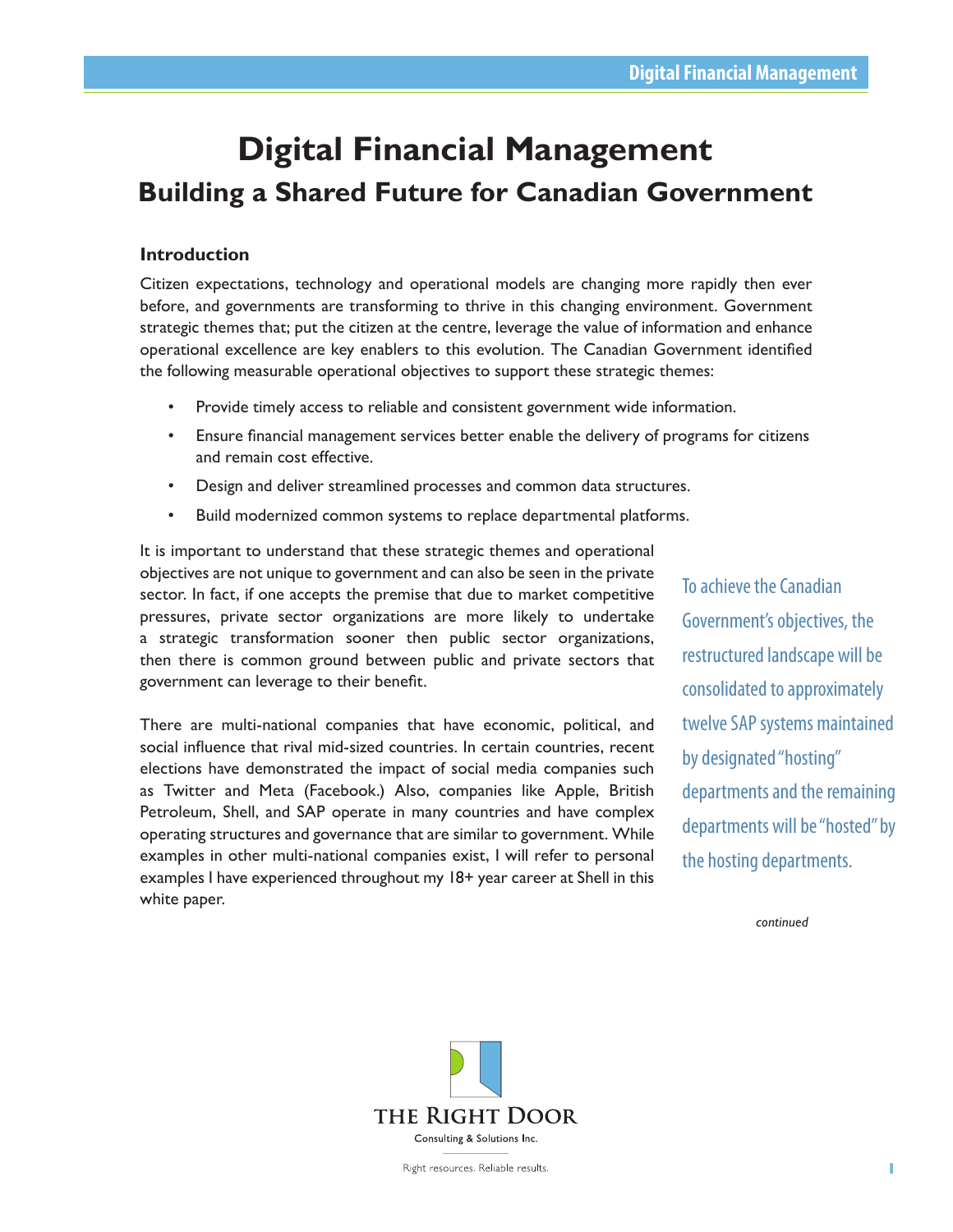### **Strategic enablers and similarities between public and private sectors**

The Government of Canada has identified these strategic enablers that are critical to meeting the needs of Canada and its citizens.

• Putting the citizen at the centre

This enabler is focussed on enhancing citizen interaction with government by simplifying processes and offering consistent service across all delivery channels. Citizen at the centre is analogous to customer at the centre and at the core it is about identifying and delivering what citizens/customers need or want and delivering it consistently irrespective of the delivery channel. Around 2007, Shell initiated its Customer 1st global initiative with the objective of measurably improving customer satisfaction as well as providing a consistent customer experience globally. This was critical for an organization that processes over twenty-five million separate customer sales transactions daily. Though it took years due to the time needed to change public perception, Shell materially (greater then +2 on a scale from 1 to 10) improved customer service satisfaction as measured by its customer satisfaction survey that is completed by millions of customers annually.

Walt Disney (Orlando) is regarded as a world leader in putting its customer at the centre of its 77,000 employees (largest single site employer in North America.) I had the pleasure of completing the Disney Leadership Academy and was deeply impressed with concepts like their Customer Service rules that every employee carries a copy of as well as their vast interconnecting tunnel system, so customers do not see employees moving from location to location within Walt Disney. People seeing their favourite Disney character travelling to and from locations would no doubt detract from the customer experience.

While these two examples are not public sector examples, one can easily see the similarities in doing what needs to be done to meet citizen/customer expectations.

• Leveraging the value of information

Governments will transform their information and data capability to integrate internal and external sources for more timely decision making. Leveraging the value of information applies equally to public and private sectors. Organizations are all striving to have one trusted source of information to base decisions on. Also, advancements in artificial intelligence and analytics are enabling organizations to gain insights to better serve their citizens/customers. Walmart is known for its use of data analytics and suppliers understand that the physical placement of their products within a Walmart store can impact sales dramatically. For example, end of isle placements is the most sought after and Walmart has created value for suppliers by identifying this insight using their data analytics.

• Enhancing operational excellence

Core process optimization, standardization and adoption of best practices will enable government to deliver services that meet political, social, and financial goals. Enhancing operational excellence is a goal of most organizations. Being able to find better ways of doing things has always been fundamental to the evolution of organizations and humanity in the most basic sense. With ever increasing budgetary constraints being able to maintain operational excellence is key to an organization's sustainability.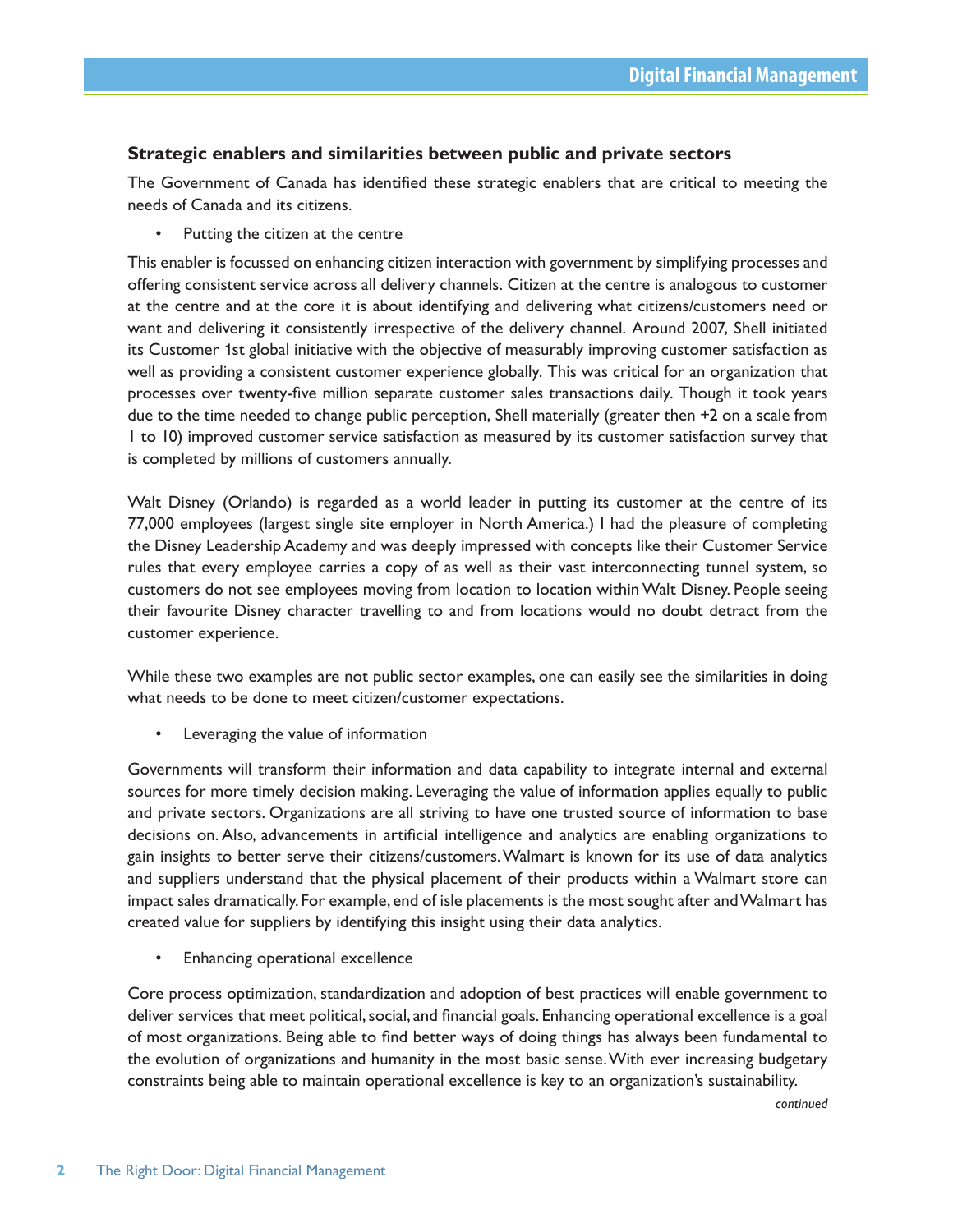#### **Strategic to operational objectives**

While the above three strategic enablers are generally agreed on by government organizations, there is variability in how governments crystallize these strategic themes into specific operational objectives. The objectives the Canadian Government have identified to meet these strategic priorities are:

- Provide timely access to reliable, and consistent government wide information.
- Ensure financial management services better enable the delivery of programs for citizens and remain cost effective.
- Design and deliver streamlined processes and common data structures.
- Build modernized common systems to replace departmental platforms.

To translate strategic themes to operational objectives, we need answers to some of the "how" questions and for the Canadian Government, the "how" will be accomplished using the SAP HANA Enterprise Resource Planning (ERP) platform with S4HANA being the current version of SAP's ERP. To provide a little technical background, High performance ANalytic Appliance (HANA) is SAP's database. While earlier SAP versions (ECC 6.0 for example) can use other brands of databases such as Oracle and SQL, S4HANA runs exclusively on their HANA database hence the branding SAP for HANA which is abbreviated to S4HANA.

Having been personally involved in several large complex SAP implementations, I have experienced and worked through many of the challenges that organizations encounter and must overcome to have a successful large scale SAP implementation.

Of course, migrating to the latest version of SAP will not in of itself achieve the above listed operational objectives. Currently the Canadian Government has approximately fifty-four separate financial management systems supporting one hundred departments and intuitively if the status quo is maintained and fifty-four new S4HANA systems are implemented, little, if anything, would change from the current situation. This highlights the truism that the transformative value of a new system, S4HANA in this situation, is the opportunity to restructure and consolidate the landscape of fifty-four systems to leverage advancements in process workflow and analytics to provide new capabilities to the Canadian Government.

To achieve the Canadian Government's objectives, the restructured landscape will be consolidated to approximately twelve SAP systems maintained by designated "hosting" departments and the remaining departments will be "hosted" by the hosting departments. Process standardization is critical to successful consolidation and the one of the goals of the transformation is move to approximately 70% adoption of standard processes and only 30% customized for each of the hosting instances. Given that the current fifty-four financial systems each have a significant customized component, the operational efficiency and streamlined costs savings would be significant. This also indicates that a material amount of organizational process change is needed to successfully migrate to the target consolidated financial management system landscape. At first glance this may seem like a daunting, if not next to impossible, task without significantly impacting the day-to-day operations of departments. This is where looking at the private sector is beneficial in shedding light on the mechanics of if and how a transformation like this can be done successfully and the example, I will review is Shell's experience.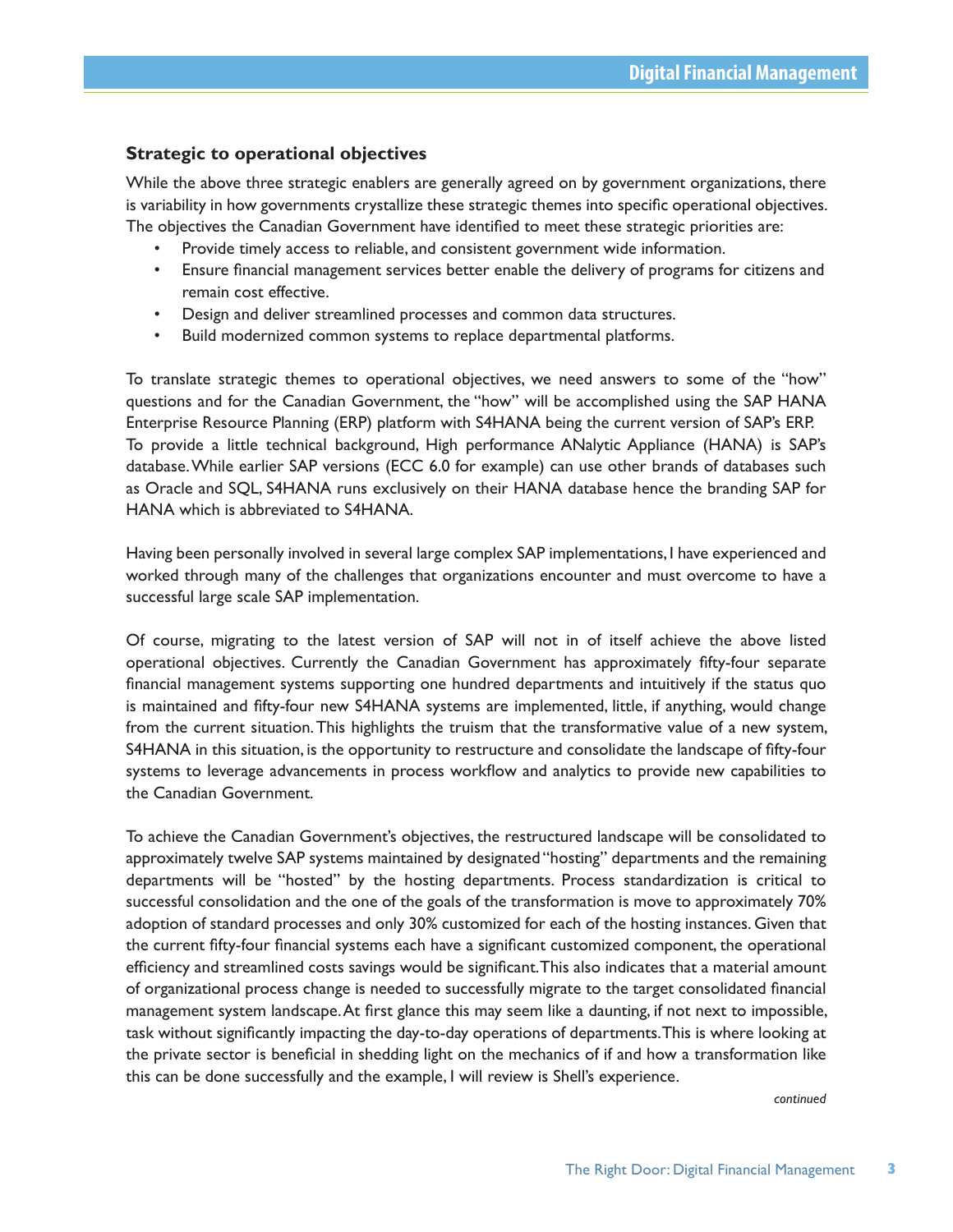The European energy giant Shell (60% Dutch, 40% UK) was founded in 1907 and today is one of the world's most recognizable brands. While Shell has always operated globally, up until the 1990's Shell operated as three distinct regional entities for the Americas, Europe/Africa, and Asia Pacific respectively. Each region was comprised of the countries where Shell operated and within each country there were multiple legal entities that added to its operating complexity. Culturally Shell is a consensus building matrix organization which requires a greater degree of finesse, relationship management, and consensus building then in a hierarchical organization.

Around 2003, Shell started its transformation to truly operate on a global basis first by standardizing processes globally where it made sense to do so with their "Streamline" initiative. Shell's Canadian operations, at the time, had a level of complexity greater than most countries. Until 2007, Shell Canada Limited was one of two legal entities in the world where a Shell entity had minority shareholders. Additionally in 2002, Shell acquired Pennzoil-Quaker State which was itself a sizable company that; operated in over thirty countries, had the top two motor oil brands by market share in North America, and had over 20 additional consumer automotive retail brands. Pennzoil-Quaker State Canada was where I started my career as the IT manager reporting to the Canadian CFO and was effectively the senior IT leader in Canada. There were also around twenty other Shell legal entities operating in Canada. The legal entity Pennzoil-Quaker State still exists today and operates under the global banner Shell Lubricants.

These were challenging times as I engaged in migrating Canadian operations from legacy to the new "streamline" global standard processes. Intuitively adopting standardized processes where possible make sense to most people but change is always difficult as it is always easier to maintain the status quo. I recall many discussions and meetings to reach consensus on what processes could use the standard global process and what legacy processes needed to be maintained. Some processes such as account payable were relatively easy to gain consensus on. Some processes such those required to support a unique Canadian marketing support program (PennzPoints) were more challenging to gain consensus on. As an example of similarities between public and private sectors, I recently learned by talking with Health Canada, that PennzPoints operates essentially the same way as Health Canada's grants and contributions program. To provide an idea of the magnitude of change and the extent of consensus building required, it is important to know that Shell's target was an ambitious 90% standard, 10% custom business process mix. Once consensus was reached, then came the even more challenging task of changing and embedding business process changes within the organization. Over time, the new processes took root and paved the way for the next step in globalizing operations, which was the consolidation of its enterprise resource planning (ERP) and financial management systems worldwide.

Centre stage would be Shell's new Global SAP system (GSAP) with the ambitious goal of putting Shell's operations in seventy countries on a single SAP instance. While there were challenges and it took about a decade, Shell was successful in integrating all seventy countries into the world's largest single SAP instance. I was one of the few people in Canada to have been heavily involved in this complex transformation twice. Once when Pennzoil-Quaker State Canada migrated onto GSAP and once again when Shell Canada Limited migrated to GSAP.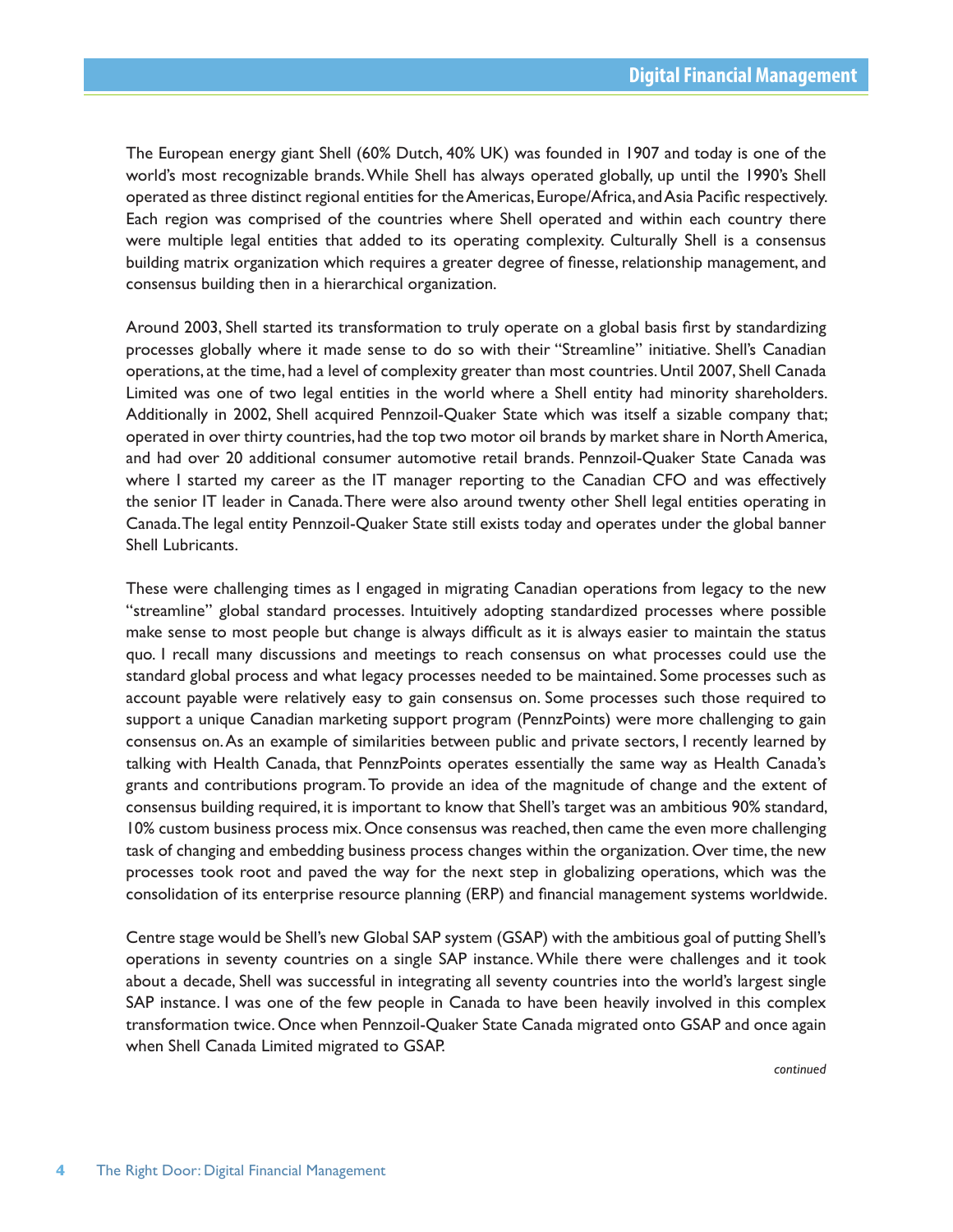Like the Canadian Government, Shell understood that it did not make logical sense to consolidate everything to a single SAP instance. Running parallel to Shell Downstream's GSAP system is Shell Upstream's Blueprint SAP system. While not as large and complex as GSAP, it is still a significant multi-country SAP instance. As my career progressed and I moved into more senior global business/ technology roles, I had responsibilities across the Americas region that encompassed North, Central and Latin America. Latin America as it turned out is the major area in the world where it did not make sense to migrate county level ERP's onto GSAP. The business practices and government legislation in these countries differed enough from global standards and the corresponding amount of country specific customization required defeated the purpose of a standardized global instance. Therefore, for valid business reasons, Latin America remains a complex landscape of SAP, Oracle (and its now subbrands that were known as Peoplesoft and JDEdwards) compounded by different version numbers of the various ERP brands.

Around 2015 Shell successfully completed its deployment of a single SAP instance across seventy countries and the focus shifted to the evergreen phase of continually maximizing the business value of its multi-billion-dollar SAP investment. Business requirements, technology and the SAP ERP changed over the 10-year deployment cycle and there were new opportunities to generate value from the SAP investment. I personally led an initiative that enabled the removal of Shell infrastructure from third party logistics providers (3PL's) while still meeting Shell's stringent information security standards. This new process became the standard global business process for how Shell shares transactional information with 3PL's. This seemingly small value generation opportunity improved order fulfillment performance worldwide and removed millions of dollars of costs annually. This is also a good example of how even relatively small innovations can make a significant impact to an organization.

#### **Leveraging the past to create the future**

While at first glance, public and private sectors may appear too different to be able to leverage the experiences of the other, we have shown in this white paper, that some large private sector organizations are similar to the public sector both in culture and objectives. We also have seen that the Canadian Government's objective of consolidating to fewer financial management systems is realistic and similar to Shell's goals and objectives, in their successful transformation. After being personally involved for many years in Shell's successful journey, I believe that with proper due diligence and stewardship, the Government can also be successful. With this success, the Government's digital financial management vision of a shared future will be realized to the benefit of both the Government and Canadian citizens.